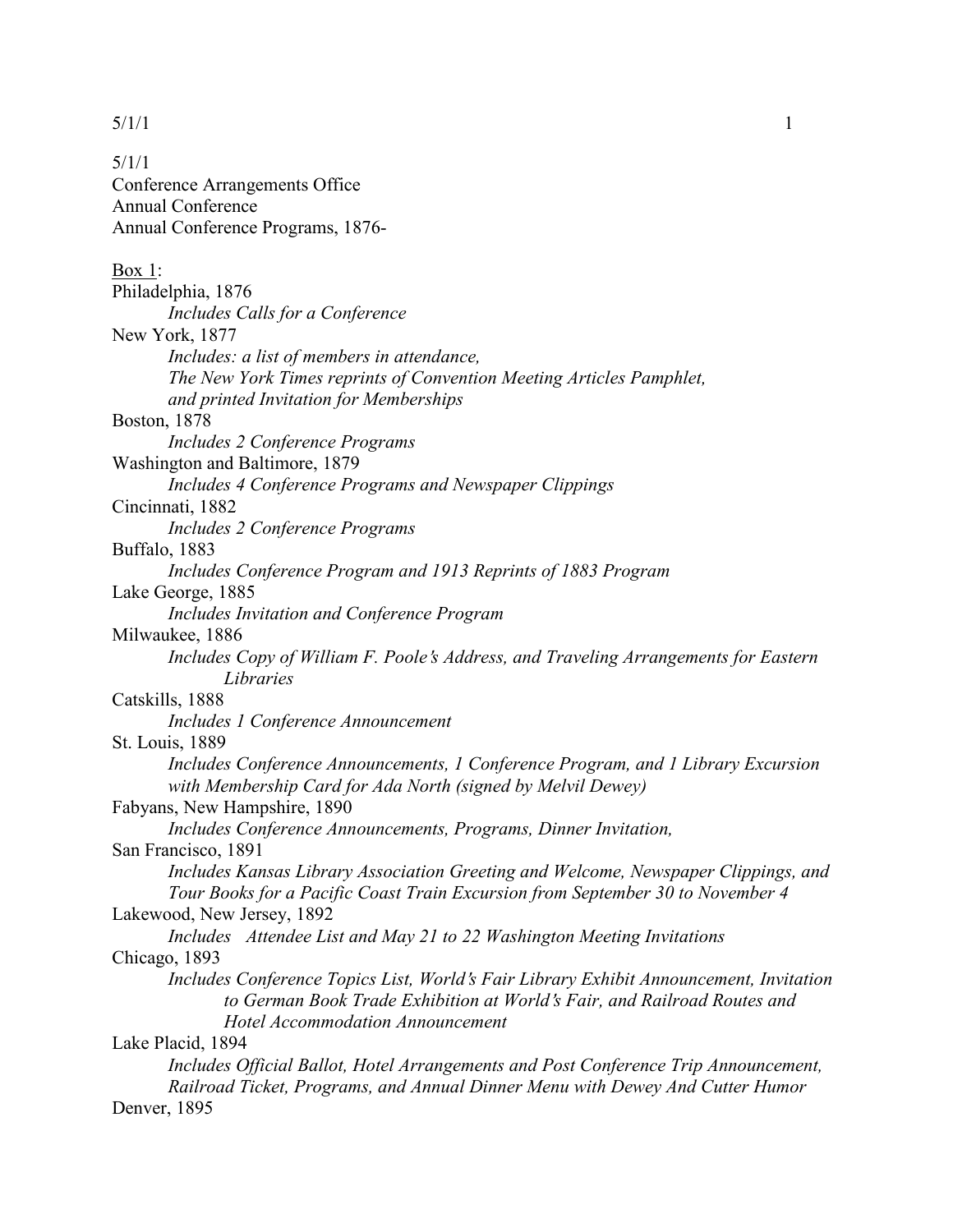| Includes Lake Placid Club Invitation Signed by Melvil Dewey, Conference Program and<br>Itinerary, Cotton States and International Exposition Congress of Librarians in<br>Atlanta Announcement, and European Post-Conference Trip Circular Number 1<br>Cleveland and Mackinaw, 1896<br>Includes The Second International Library Conference (London, England) Program, |
|------------------------------------------------------------------------------------------------------------------------------------------------------------------------------------------------------------------------------------------------------------------------------------------------------------------------------------------------------------------------|
| Solicitation for Donation to Create Bronze Bust of Late William F. Poole,<br>Programs, and European Trip Committee Report of Progress                                                                                                                                                                                                                                  |
| Philadelphia, 1897                                                                                                                                                                                                                                                                                                                                                     |
| Includes Official Ballot, Newspaper Clippings, Programs, and European Trip Committee<br><b>English Excursion Itinerary</b>                                                                                                                                                                                                                                             |
| Lakewood-on-Chautauqua, 1898                                                                                                                                                                                                                                                                                                                                           |
| Includes Souvenir Conference Program, Conference Program, Lakewood-on-<br>Chautauqua Kent House and The Waldmere buildings guidebook                                                                                                                                                                                                                                   |
| <b>Box 2:</b>                                                                                                                                                                                                                                                                                                                                                          |
| Atlanta, 1899                                                                                                                                                                                                                                                                                                                                                          |
| Includes Official Ballot and Hand-Written Meeting Minutes                                                                                                                                                                                                                                                                                                              |
| Montreal, 1900                                                                                                                                                                                                                                                                                                                                                         |
| Includes Lake Placid Club Postconference Party Booklet                                                                                                                                                                                                                                                                                                                 |
| Waukesha, 1901                                                                                                                                                                                                                                                                                                                                                         |
| Includes Souvenir Booklet for Madison Day, July 9, 1901                                                                                                                                                                                                                                                                                                                |
| Boston and Magnolia, 1902                                                                                                                                                                                                                                                                                                                                              |
| Includes Invitation to Library Bureau Offices and Lake Placid Club Invitation                                                                                                                                                                                                                                                                                          |
| Niagara Falls, New York, 1903                                                                                                                                                                                                                                                                                                                                          |
| Includes New York Library Association Library Week Announcement for Lake Placid<br>Club, and a Call for an American Library Association Headquarters                                                                                                                                                                                                                   |
| St. Louis, 1904                                                                                                                                                                                                                                                                                                                                                        |
| Includes Report on the Committee on Permanent Headquarters and St. Louis World's<br>Fair Grand Trunk Railway System Program                                                                                                                                                                                                                                            |
| Portland, Oregon, 1905                                                                                                                                                                                                                                                                                                                                                 |
| Includes What State and Local Library Associations Can Do for Library Interests by                                                                                                                                                                                                                                                                                     |
| John Cotton Dana, and "The Far North-West: Being the Record, with Pictures, of<br>a Journey over the Canadian Pacific to Alaska, to California, to the Yellow-stone,                                                                                                                                                                                                   |
| and home by the Northern Pacific, in July, 1905" by Pacific Coast Steamship<br>Company                                                                                                                                                                                                                                                                                 |
|                                                                                                                                                                                                                                                                                                                                                                        |

# Box 3:

Narragansett Pier, 1906

*Includes Official Ballot*

Asheville, North Carolina, 1907

*Includes Committee on Public Documents Announcement, "The Song of the Library Staff: A Keepsake for the Friends of Gale Research Company*@*, and Post Conference Trip to Lake Toxaway, North Carolina Attendee List*

Minnetonka, Minnesota, 1908

*Includes Chicago Library Club Excursion Itinerary, "The Daily Cumulative: A Daily for*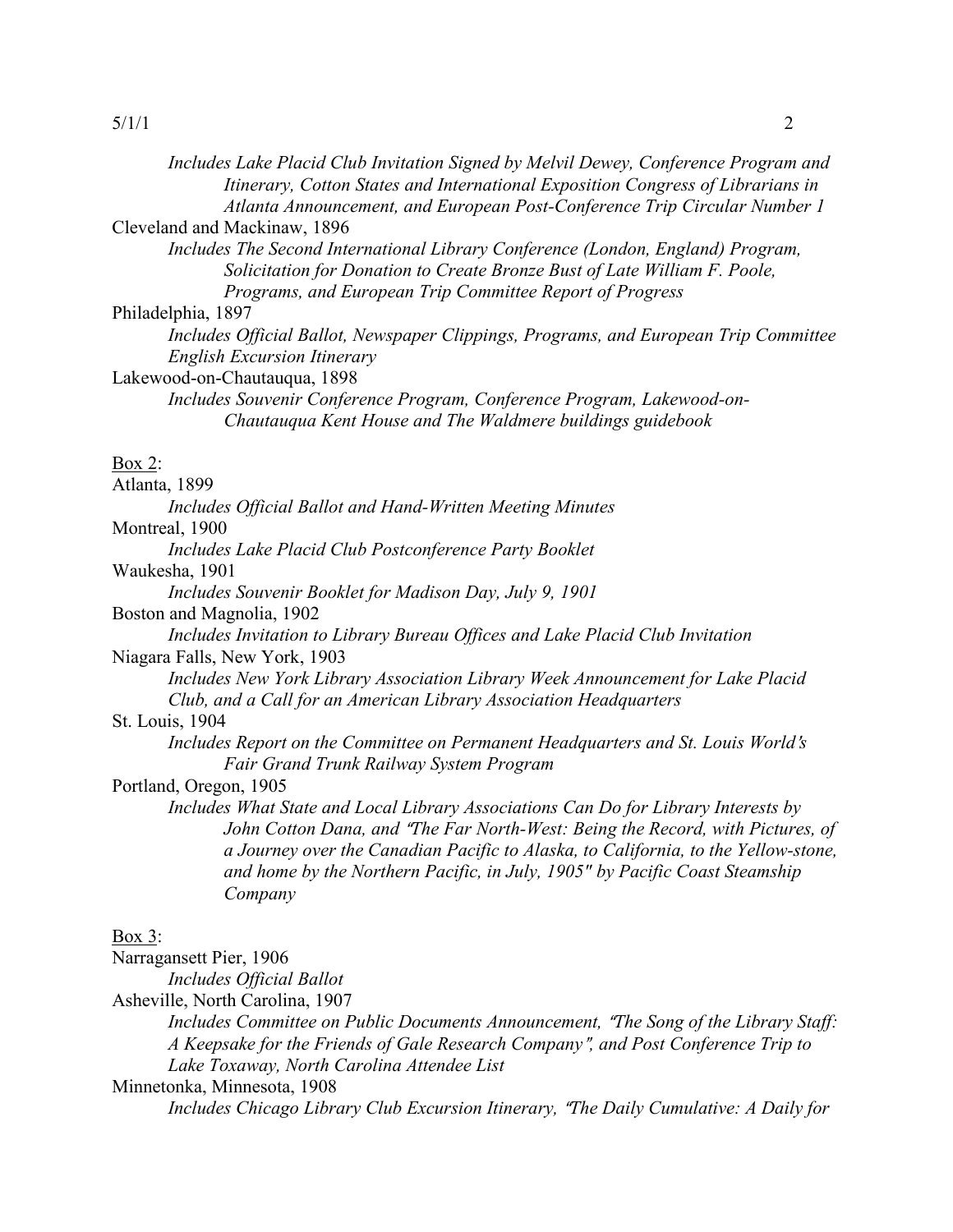| 5/1/1                                                                                                                                                                      | 3 |
|----------------------------------------------------------------------------------------------------------------------------------------------------------------------------|---|
| the Lake Minnetonka Conference"                                                                                                                                            |   |
| Bretton Woods, New Hampshire, 1909                                                                                                                                         |   |
| Includes Special Limited Edition of the Constitution Set up at Bretton Woods by P.B.                                                                                       |   |
| Wright and H. E. Legler Printed by Slipperyelmtree Press                                                                                                                   |   |
| Mackinac Island, 1910                                                                                                                                                      |   |
| Includes Michigan Day Program for July 1, 1910                                                                                                                             |   |
| Pasadena, California, 1911                                                                                                                                                 |   |
| Includes Souvenir List of the Official Party leaving Boston and New York, May 12 and                                                                                       |   |
| Chicago May 13, 1911                                                                                                                                                       |   |
| Ottawa, 1912                                                                                                                                                               |   |
| Includes an Invitation from the Government of Canada to A.L.A. Members to a Garden                                                                                         |   |
| Party at the Central Experimental Farm on Saturday, June 29, 1912                                                                                                          |   |
| Kaaterskill, New York, 1913                                                                                                                                                |   |
| Includes 1913 Souvenir Print of 1883 Conference Booklet for "the first Conference at                                                                                       |   |
| which the idea of a School of Library Economy was proposed and discussed" and                                                                                              |   |
| compiled by Mrs. Henry J. Carr                                                                                                                                             |   |
| Washington, 1914                                                                                                                                                           |   |
| Includes 1914 American Library Association Tour of Europe announcements                                                                                                    |   |
| Berkeley, 1915                                                                                                                                                             |   |
| Includes "It's a Long Way to California and other A.L.A. songs of 1915" as Sung upon the<br>trip to and from the Berkeley Conference, 1915, "Routes and Restaurants" guide |   |
| for Conference attendees, and "The Library at the Exposition: a Survey"                                                                                                    |   |
| compilation of sites of interest for Conference attendees to see at the 1915 San                                                                                           |   |
| Francisco Panama-Pacific International Exposition                                                                                                                          |   |
| Asbury Park, 1916                                                                                                                                                          |   |
| Includes Invitation to Conference Attendees to Visit the Chicago Plant of Sears Roebuck                                                                                    |   |
| and Company                                                                                                                                                                |   |
| Louisville, 1917                                                                                                                                                           |   |
| Includes an event program "Literary Louisville" Concerning Louisville Authors and                                                                                          |   |
| Musicians, Louisville Artists' League Exhibit Program, and Louisville's Invitation                                                                                         |   |
| to the A.L.A. for a Conference                                                                                                                                             |   |
| Saratoga Springs, 1918                                                                                                                                                     |   |
| Includes an Official Ballot, and a Souvenir Program for the New York State Library                                                                                         |   |
| Centennial                                                                                                                                                                 |   |
| Asbury Park, 1919                                                                                                                                                          |   |
| Includes Promotional Asbury Park Conference Invitation Letter from George B. Utley                                                                                         |   |
| Colorado Springs, 1920<br>Includes Announcement for Discounted Rail Rates and the Achievement thru Conviction                                                              |   |
| address given by Randolph Coolidge of Boston Athenaeum                                                                                                                     |   |
| Swampscott, MA, 1921                                                                                                                                                       |   |
| Includes Handbook of Special Information to Librarians, a Condensed Guide to Boston                                                                                        |   |
| and Vicinity for Conference Attendees                                                                                                                                      |   |
|                                                                                                                                                                            |   |

Box 4:

Detroit, 1922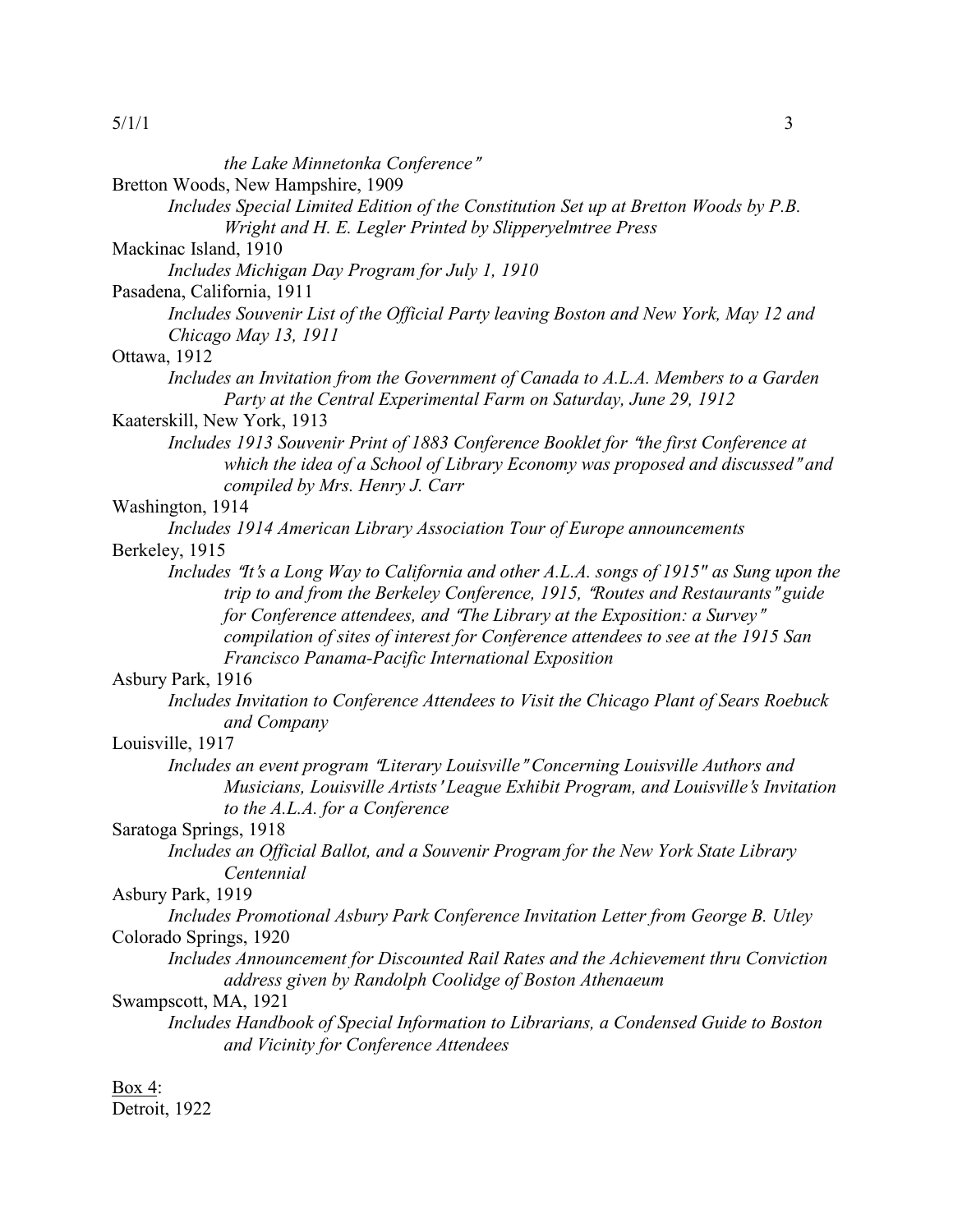| Includes Newspapers Clippings from Detroit Free Press, a Guidebook to Detroit, a<br>Program of Entertainment                                                           |
|------------------------------------------------------------------------------------------------------------------------------------------------------------------------|
| Hot Springs, Arkansas, 1923                                                                                                                                            |
| Includes an informational pamphlet on the State of Arkansas                                                                                                            |
| Saratoga Springs, 1924                                                                                                                                                 |
| Includes Post Conference Adirondack Mountains Trip Program, Annual Reports from the<br>Conference, and meetings of the Professional Training Section at the Conference |
| Seattle, 1925                                                                                                                                                          |
| Includes Color Great Northern Railway Program from St. Paul to Seattle via Glacier                                                                                     |
| Park                                                                                                                                                                   |
| A.L.A. Fiftieth Anniversary Conference, 1926                                                                                                                           |
| Includes formal invitation to Conference, Invitation to 1926 A.L.A. Europe Trip, Typed                                                                                 |
| Copies of Congratulatory Letters from Foreign Delegates, and 1925-26 Annual<br>Reports                                                                                 |
| Philadelphia, 1926                                                                                                                                                     |
| Includes: Librarianship as a Profession for College Trained Men and Women                                                                                              |
| Remember the Library, Fifty Years of Library Progress,                                                                                                                 |
| A Library Exhibit (request for all libraries to install a local, temporary, A.L.A. $50^{th}$<br>Anniversary Exhibit,                                                   |
| Catalog Section Congratulatory Declaration Statement, Announcement for George B.                                                                                       |
| Utley's "Fifty Years of the A.L.A." Pamphlet,                                                                                                                          |
| a list of visiting library delegates and representatives from foreign countries and<br>libraries,                                                                      |
| "Typical Libraries" descriptive list of libraries in New York City,                                                                                                    |
| and an itinerary for foreign guests visiting A.L.A. headquarters in Chicago                                                                                            |
| Toronto, 1927                                                                                                                                                          |
| Includes Diamond Jubilee of the Confederation of Canada "Sixty Years of Canadian"<br>Progress                                                                          |
| West Baden, Indiana, 1928                                                                                                                                              |
| Includes "Come to West Baden" Invitation, Requests for Interest in a professional                                                                                      |
| journal, and West Baden postcards<br>Washington, 1929                                                                                                                  |
| Includes: Post-Conference Party Motor Tour in Virginia Program,                                                                                                        |
| National Capital Development Exhibit Announcement,                                                                                                                     |
| Programs for College and Reference Section, Round Table Public Library Reference                                                                                       |
| Problems,                                                                                                                                                              |
| and "Conference Chronicle" Newspapers with Marginalia by Carl H. Milam                                                                                                 |
| <u>Box 5:</u>                                                                                                                                                          |
| Grand Canyon and Los Angeles, 1930                                                                                                                                     |
| Includes: Special Train leaving Chicago via The Atchison, Topeka and Santa Fe Railway                                                                                  |
| System for Tuesday June 17, 1930,                                                                                                                                      |
| Blueprint for Conference Exhibits at Biltmore Hotel,                                                                                                                   |
| and a Los Angeles Times Conference Article Photocopy                                                                                                                   |
| New Haven, 1931                                                                                                                                                        |
| Includes Official Ballot                                                                                                                                               |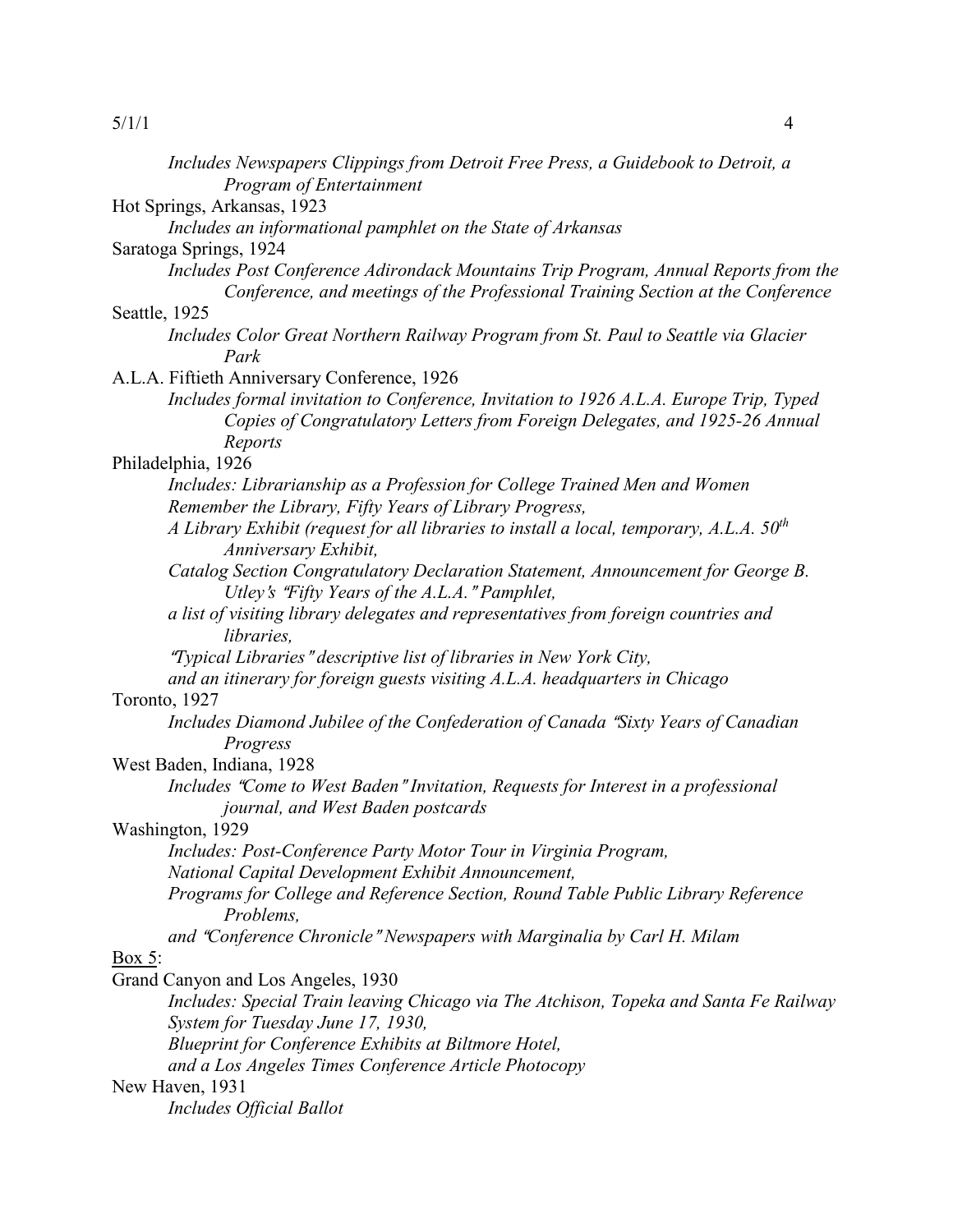New Orleans, 1932

*Includes Invitation to Department of Middle American Research of Tulane University* Chicago, 1933

*Includes: copies of addresses given by Monsignor Eugene Tisserant, Arundell Esdaile, and Isak Collijn,*

<sup>A</sup>*To the Members of the Fifty-Fifth Conference of the American Library Association...*@ *Artwork by Margaret Deuschevsky,*

*a List of Visiting Delegates from Foreign Countries and Libraries,*

*a List of Notable Gifts to Chicago Libraries,*

*an Invitation to Dinner at Cliff Dwellers Club,*

*a Map of A Century of Progress Exposition Grounds and Chicago Loop District,*

*an Invitation to see the Fair from the Rooftop of the Lakeside Press,*

*and an A.L.A. 55th Annual Conference and Century of Progress Name Tag Pin*

# Montreal, 1934

*Includes: Westmount Municipal Library Report,*

*1934 Post Conference Tour of Europe Program,*

*Official Ballots,*

*Social Events Timetable,*

*an A.L.A. 56th Annual Conference Name Tag Pin*

and A.L.A. Special Number-Montreal Conference: The Queens borough public Library *Project*

# Denver, 1935

*Includes: Limited Edition Hertzberg Bindery of Des Moines bound-journals for Denver Conference,*

*Official Ballot,*

<sup>A</sup>*Denver and Lake George*@ *Conference Summary Written by Francis J. Sullivan*

#### Box 6:

Richmond, (2 folders), 1936

*Includes: Orthovis Company Ortho-Scope Educational Publications Promotional Mailing*

*The Chicago Public Library Office Bulletin, Number Four, June 1936 Newspaper Clippings*

*Transcription of Radio Broadcast by Franklin D. Roosevelt and Harold L. Ickes* <sup>A</sup>*The World*=*s Largest Educational System*@ *Statement by Franklin Delano Roosevelt Louder Please, Conference Reporting Issues*

*Statement Issued by "the Communist members of the American Library Association" Conference Attendance Packet*

New York, 1937

*Includes Wilson Daily Bulletin Conference News Service Publications, a List of Foreign and Lay Visitors, and*

*Special Event Invitations from The American Historical Society, Inc. The Metropolitan Museum of Art, and the New Jersey Library Association*

# Kansas City, 1938

*Includes: a 1938 Chicago School of Printing Reproduction of the 1775 Proceedings of*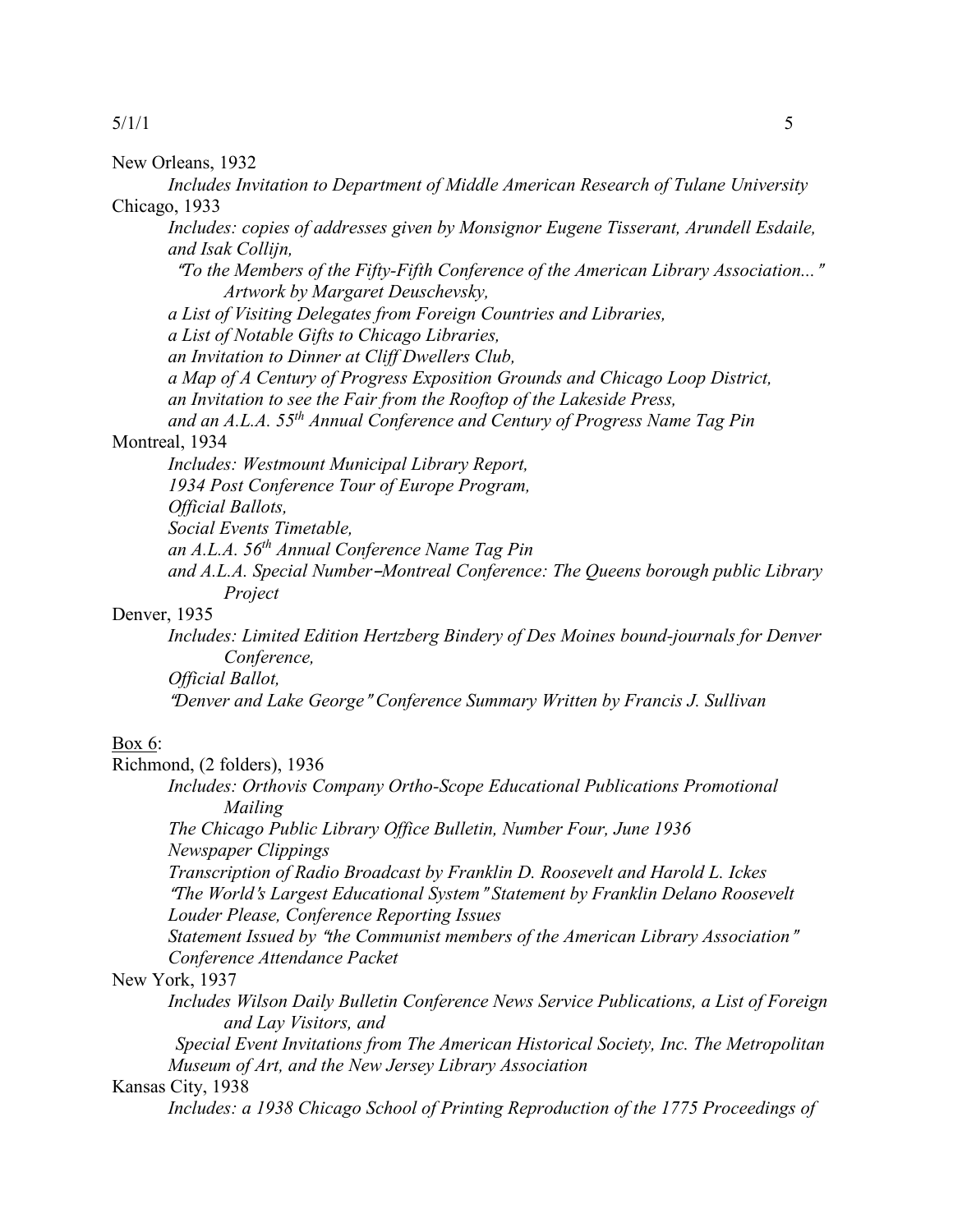*the Revolutionary Committee of the Town of Newbern, North Carolina, a translation of Igino Giordani*=*s* A*I Bibliotecari Americani a Congresso*@*, a list of A.L.A. broadcasts about the Conference, Order and Book Selection Round Table Abstracts of Addresses, Reproductions of Conference Layout Sketches of the Municipal Auditorium, and a Conference Pin*

### Box 7:

San Francisco, 1939

*Includes: Golden Gate International Exposition and A.L.A. Day at the Fair Map, a hand-written 1939 Life Members Honor Roll,*

*a List of Persons Registered, and Honor Roll of Member Attendance at Conferences from 1876-1937,*

*and Press Release for Bookbinding at Fine and Decorative Arts Building*

# Cincinnati, 1940

*Includes Maps, Cincinnati Area Libraries Brochure, Hunt Breakfast Map, a List of Foreign and Lay Visitors, and a Post Conference Announcement for Old Mexico*

#### Boston, 1941

*Includes The Convention Crier Conference Newsletter, Old Fashioned Country Dancing Invitation, a List of Foreign and Lay Visitors, and a Lithographic Reproduction of Boston*=*s Tremont Street*

### Milwaukee, 1942

*Includes a Souvenir Program, and a List of Foreign and Lay Visitors*

# Chicago, 1943

*Includes Solely a Menu and Program for the Inauguration of Officers*

#### Buffalo, 1946

*Includes John Cotton Dana Publicity Awards Program, Meetings of the Junior College Libraries Section, a Square Dancing Invitation, and a List of Foreign and Lay Visitors*

# San Francisco, 1947

*Includes a List of Foreign and Lay Visitors*

# Atlantic City, 1948

*Includes Restaurant Guide*

# Cleveland, 1950

Includes Division of Cataloging and Classification 50<sup>th</sup> Anniversary Program, 2, Audio-*Visual Board Workshop Invitation, AASL Growing in Democracy Conference Announcement, A Pageant of Folk Dances Program, a Square Dance Invitation, a List of Foreign and Lay Visitors*

# Box 8:

Chicago, 1951

*Includes , Exhibit Information, and a Chicago Libraries Brochure*

# New York, 1952

*Includes "Threat to Books" by R. J. Blakely Transcription, Pre-Conference Book Workshop, ALA Daily Reporter Conference Newsletter, Newspaper Clippings, and a*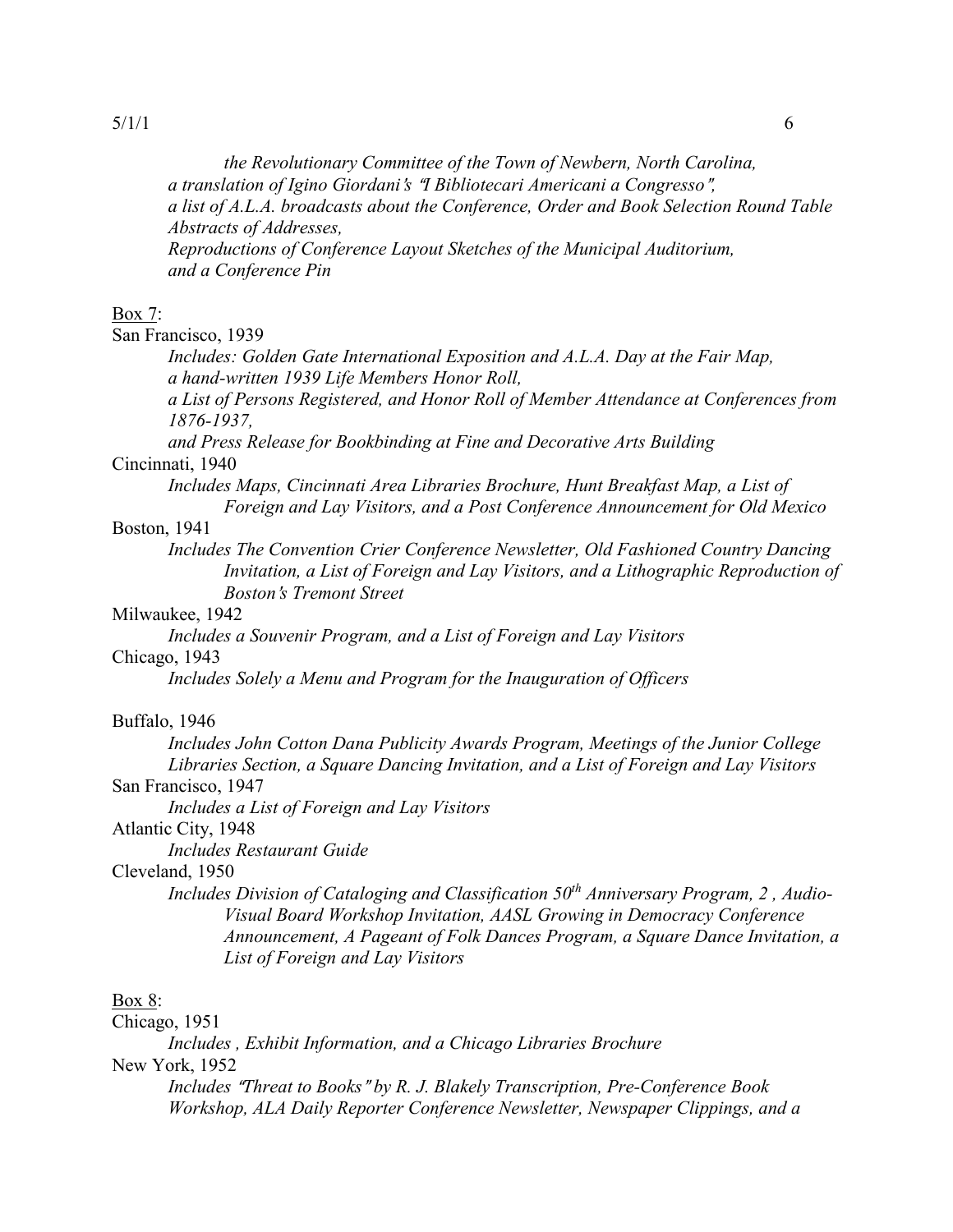|  | Magnetic Tape Recording of "The Small Public Library Program" |  |  |  |  |
|--|---------------------------------------------------------------|--|--|--|--|
|  |                                                               |  |  |  |  |

Los Angeles, (2 folders), 1953

*Includes Pre-Conference Audio-Visual Workshop Program, ALA Daily Report Conference Newsletters, Conference on Intellectual Freedom Program, and a List of Foreign and Lay Visitors*

Minneapolis, (2 folders), 1954

*Includes Daily Reporter Newsletters, Paul Bunyan Exhibitor Advertising Rates Poster, and Newspaper Clippings*

#### Box 9:

Philadelphia, 1955

*Includes Conference Information Center Bulletin Number 3, a List of Foreign and Lay Visitors*

Miami Beach, 1956

Includes "Library Masterpieces" Librarian Humor Booklet

Kansas City, 1957

San Francisco, 1958

*Includes Newspaper Clippings*

# Washington, 1959

*Includes Inaugural Banquet Program and Menu, Reception and Open House Program,*  <sup>A</sup>*Librarians*<sup>=</sup> *Salute to the Congress*@ *Memento for Luncheon, and Laminated Remarks of Hon. John Fogarty*

Checklist and Catalogue of Books Displayed in the Combined Book Exhibit, 1959 Montreal, 1960

*Includes Anniversary Banquet for Canadian Library Association Program, Official Ballot, and Newspaper Clippings*

### Box 10:

Cleveland, 1961

Miami Beach, (2 folders), 1962

*Includes Inaugural Banquet Program and Menu, ALTA*=*s Pre-conference Institute Brochure, Equipment Institute Program, "Films for an Age of Change" Audio-Visual Committee Program, and a Friends of Library Luncheon Announcement*

Chicago, (2 folders), 1963

*Includes ALA Headquarters Brochure, "Conference Within a Conference" Packet, and Western Americana Program*

### Box 11:

St. Louis, (2 folders), 1964

*Includes Direct Line to New York World*=*s Fair Flier, John M. Olin Library Brochure, Knapp School Libraries Project Film Screening Invitation, Notes on State Library Association Activities, and a Guide to the Junior College Library Handbook Display*

Detroit, (4 folders), 1965

*Includes Reproductions of Library Interiors from Frederick G Ruffner Jr Collection at*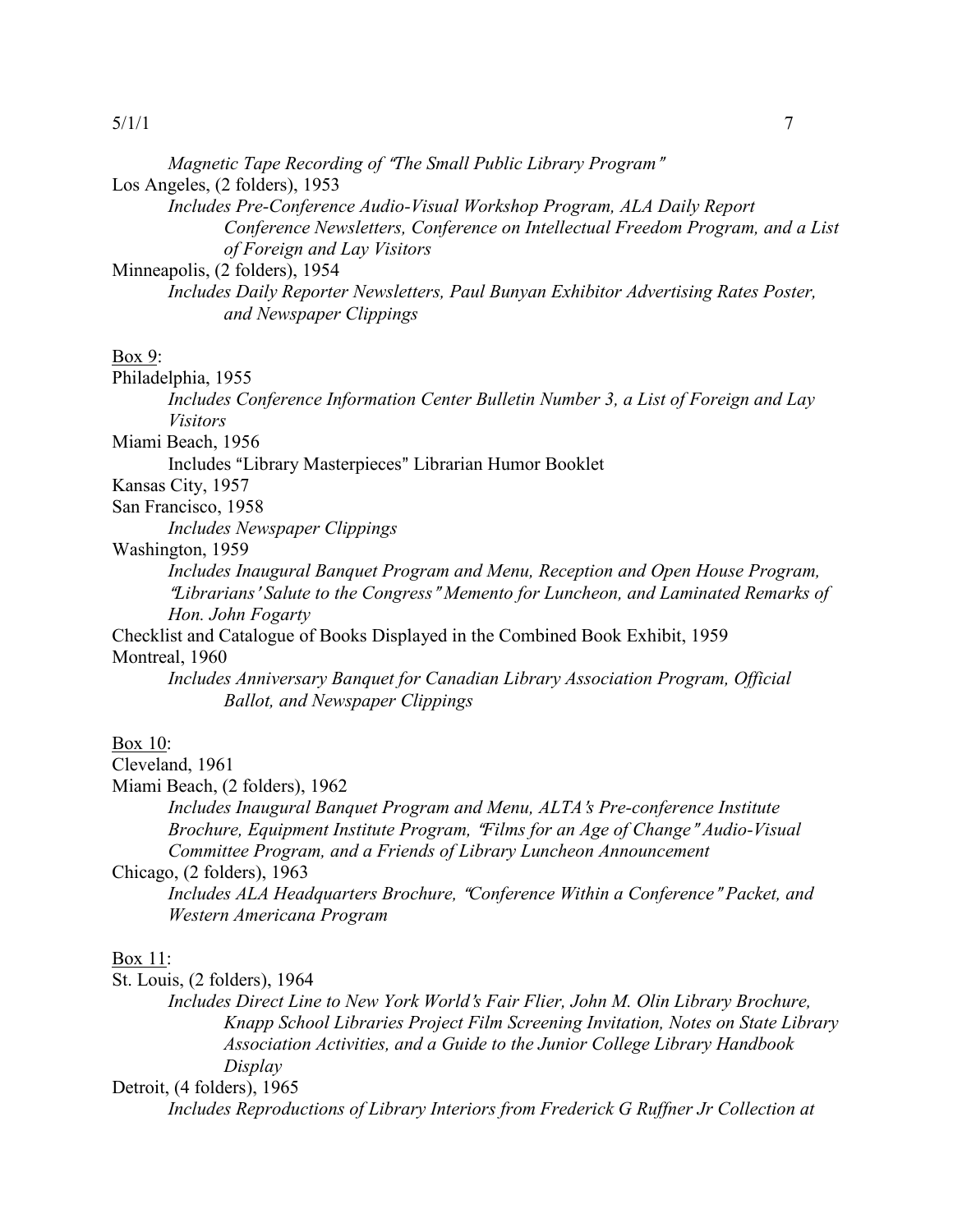#### *Detroit Public Library*

Box 12:

New York, (6 folders), 1966 *Includes Working Papers for "Two Blocks Apart" Series for Disadvantaged Youth, and <sup><i>The Middle East: An Annotated Guide to Resource Materials* "Compiled by L. C.</sup> *Wright*

Box 13:

San Francisco, (4 folders), 1967 *Includes* "Crisis in Library Manpower: Myth and Reality..." Program Packet Kansas City, (1 of 3 folders), 1968 *Includes Kansas City Area Libraries Notebook*

### Box 14:

Kansas City, (2 & 3 of 3 folders), 1968 Atlantic City, (2 folders), 1969 Detroit, (2 of 4 folders), 1970

Box 15: Detroit, (2 of 4 folders), 1970 Dallas, (3 folders), 1971

Box 16: Chicago, (3 folders), 1972 Las Vegas, (2 folders), 1973

Box 17: New York, (2 folders), 1974 *Includes Flora D. Colton Conference Name Tag and Pin* San Francisco, 1975 Chicago, (1 of 2 folders), 1976

Box 18: Chicago, (2 of 2 folders), 1976 Detroit, (2 folders), 1977 Chicago, 1978 Dallas, (2 folders), 1979

Box 19: New York, 1980 San Francisco, 1981 Philadelphia, 1982 Los Angeles, 1983 Dallas, 1984 Chicago, 1985 *Includes Annual Conference Press Kit and Gay Task Force Flier*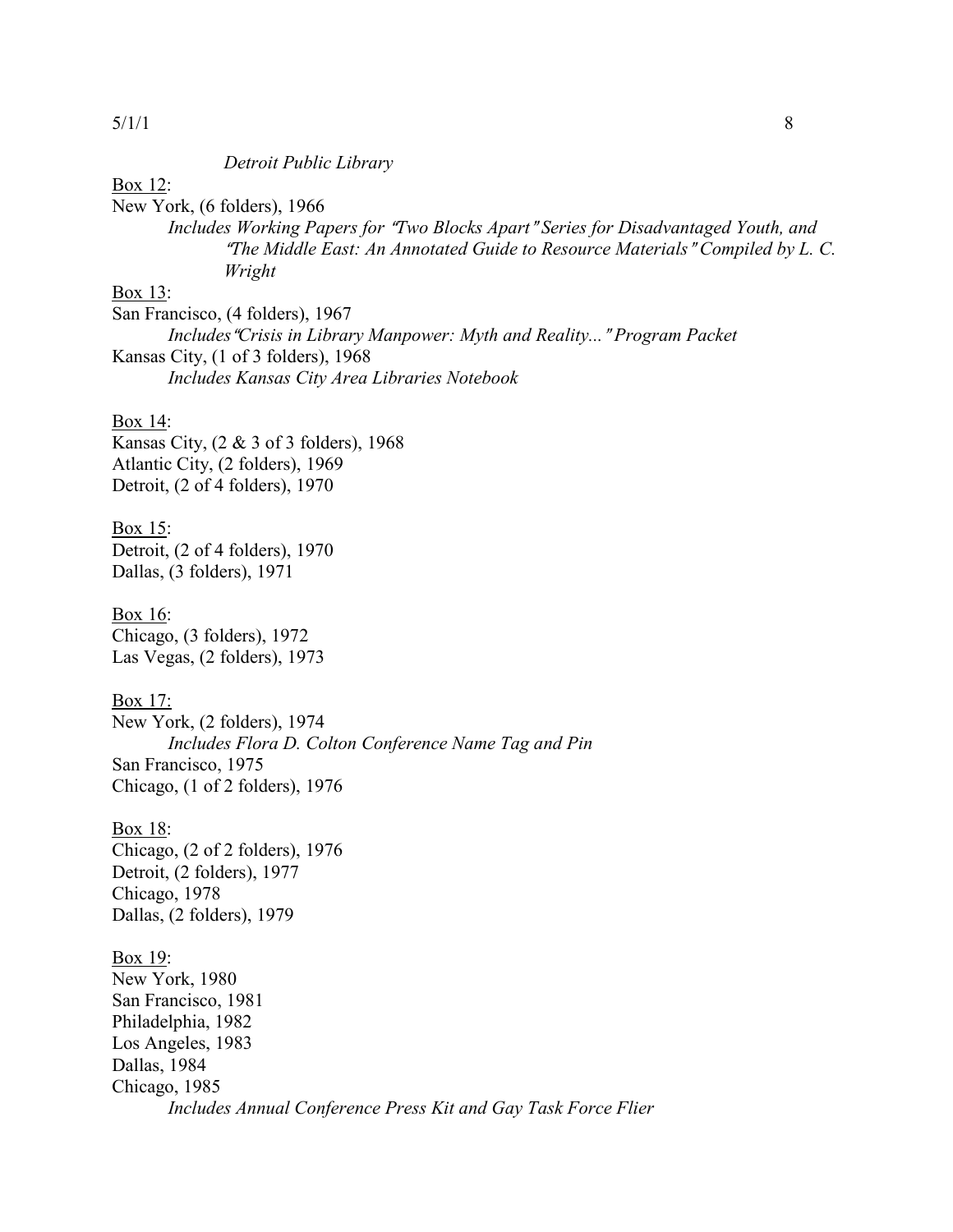| Box 20:<br>New York, 1986<br>San Francisco, 1987<br>New Orleans, 1988<br>Dallas, 1989                                                                                                                                       |
|-----------------------------------------------------------------------------------------------------------------------------------------------------------------------------------------------------------------------------|
| Box 21:<br>Chicago, 1990<br>Atlanta, 1991<br>Includes Inaugural Address of Patricia Glass Schuman and Tenth Annual Poster<br><b>Sessions Abstracts</b><br>San Francisco, 1992<br>New Orleans, 1993                          |
| Box 22:<br>Miami Beach, 1994<br>Chicago, 1995<br>Includes Inaugural Address of Betty J. Turock and Fourteenth Annual Poster Sessions<br><b>Abstracts</b><br>New York, 1996<br>San Francisco, 1997<br>Washington, D.C., 1998 |
| Box 23:<br>New Orleans, 1999<br>Chicago, 2000<br>San Francisco, 2001<br>Atlanta, 2002<br>Toronto, 2003                                                                                                                      |
| <u>Box 24:</u><br>Orlando, 2004<br>Chicago, 2005<br>New Orleans, 2006<br>Washington, D.C., 2007                                                                                                                             |
| Box 25:<br>Anaheim, 2008<br>Chicago, 2009<br>Washington, D.C., 2010<br>New Orleans, 2011                                                                                                                                    |
| Box 26:                                                                                                                                                                                                                     |

Anaheim, 2012

 $5/1/1$  9